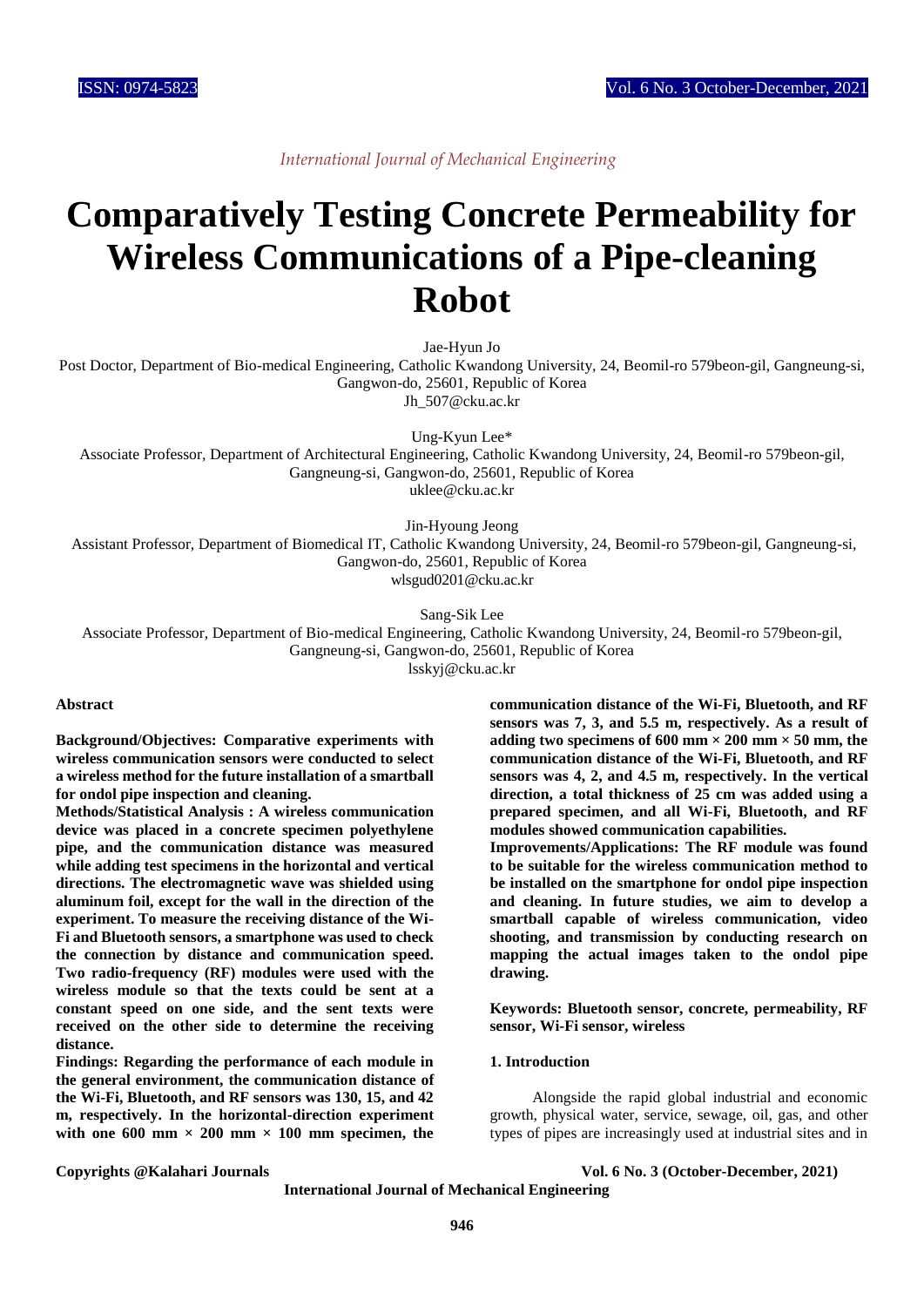homes worldwide. These pipes generally extend over very long distances, are composed of several branches, and are often buried underground. Currently, at industrial sites, pipemaintenance work is performed by professional manpower who actually enter the pipes themselves or using tools. In the case of pipes where human access is impossible, a scraper connected to the wire is inserted via excavation or is performed using heavy equipment such as a tractor. Then, a dry rod is inserted to clean-out the inside of the pipe to complete the work [1-2].

Recently, active research and development have been undertaken to use robots to clean said pipes. However, most pipe-cleaning robots currently perform cleaning while navigating inside an opaque pipe [3-5]. The conventional ondol (Korea's traditional underfloor) heating method involves passing hot water or steam from a heater or a boiler through a copper pipe or cross-linked heating pipe buried underneath a room floor. For this purpose, the flexible liquidfilled pipe is installed at regular intervals underneath the concrete to heat a room via solid-floor conduction and airborne convection. Notably, the temperature difference between the floor areas located just above the heating pipes and the other floor locations is significant, resulting in an uneven heat distribution across the concrete. This can lead to future construction problems and difficulties with on-site management and maintenance. Moreover, repairing broken pipes of this nature is very difficult.

In South Korea, no robots exist that can drive smoothly through the vulnerable parts of sewer and water-supply pipes. Thus, there have been little-to-no applications of robots for the inspection and testing of pipe networks in general. Hence, effective maintenance and leakage countermeasures remains problematic [6].

The maintenance and management of ondol pipes are difficult, because their diameters are very small, and their lengths are quite long. Furthermore, they are buried inside concrete. There have been a few studies on permeability tests conducted by inserting a wireless communication sensor into such pipes under concrete. To provide a real-time location system (RTLS) for pipe inspection at a construction site, an study was conducted to check the transmission loss through walls [7]. To overcome the limitations of a robot module for pipe cleaning, a robot was developed that could traverse and clean pipes having an inner diameter of 250–500A. The pipecleaning robot was developed to remove foreign matter inside the pipe while minimizing human intervention [8-9]. Current inspection methods require a human operator to observe live video from a camera installed in the robot to visually analyze repair needs. However, this method does not provide numerical data on the location and defect state.

This study is designed to support the future development of a smartball pipe-cleaning robot that collects internal images of pipes taken from an onboard camera so that the internal conditions of the pipe and cleaning status can be checked. The collected data will be transmitted to a monitoring system wirelessly. The current experiment has a narrow scope and assesses the wireless communication capability from inside pipes buried in concrete. An RF wireless transmission/reception module, a Wi-Fi module, and a Bluetooth module were buried in concrete, and the effect on

penetration depth of the concrete according to the frequency change was investigated [9,10]. To this end, the specimen was fabricated using standard construction concrete, and the communication distance was measured according to thickness using a wireless communication module installed inside. From this investigation, we present the basic data needed for establishing communications using wireless communication sensors for pipe-cleaning robots.

#### **2. Materials and Methods**

This study reports on an experiment that assesses wireless communications from within ondol pipes buried in concrete. When Wi-Fi, Bluetooth, and RF wireless modules are embedded in plain concrete, the communication distance can be measured according to the concrete thickness. The experimental procedure is illustrated in Figure 1.



**Figure 1. Experimental Procedure**

#### **2.1. Variables**

In this study, alongside concrete thickness, the direction and intensity of the electromagnetic (EM) waves transmitted by the wireless communication modules are variables used to assess the measurement of EM wave permeability through concrete via Wi-Fi, Bluetooth, and RF. One concrete specimen of 600 mm  $\times$  200 mm  $\times$  100 mm and five other specimens of 600 mm  $\times$  200 mm  $\times$  50 mm were fabricated to house a polyethylene (PE-X) pipe with an outer diameter (OD) of 32 mm and internal diameter (ID) of 26.2 mm. For the fabrication, ordinary Portland cement meeting KS F 5021 was used with a specific gravity of 3.15 and fineness of 3341 cm<sup>2</sup>/g.

## **2.2. Equipment for Experiments**

The Wi-Fi module used in the experiment is a Samsung ESP8266, which uses the 802.11 b/g/n protocol and Wi-Fi Direct and Soft-AP functions. The module used in the experiment is the Huicheng HC-06 with BLE 2.0, a built-in 2.4-GHz antenna, and a slave module. The RF used in the experiment is the SMG nRF24L01+ with a 2.4-GHz antenna. The specifications of each module are outlined in Table 1.

**Copyrights @Kalahari Journals Vol. 6 No. 3 (October-December, 2021)**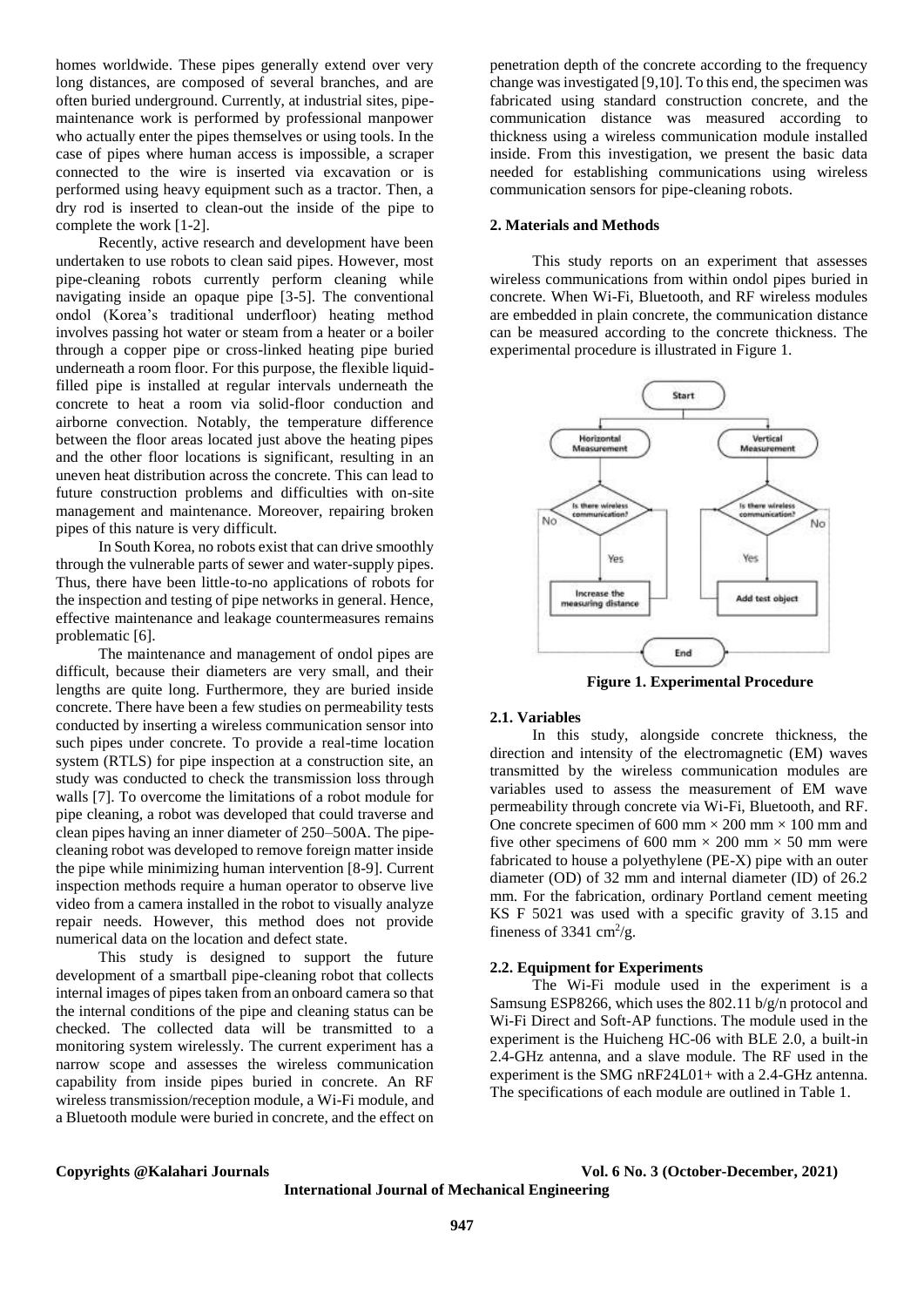**Table 1. Specifications of wireless communication module**

| Features           | ESP8266             | $HC-06$                                | $nRF24L01+$                          |
|--------------------|---------------------|----------------------------------------|--------------------------------------|
| Module image       |                     |                                        |                                      |
| Frequency          | 2.4 GHz             | 2.4 GHz                                | 2.4 GHz                              |
| Module size        | 24 mm $\times$ 9 mm | $37 \text{ mm} \times 15.6 \text{ mm}$ | $15 \text{ mm} \times 29 \text{ mm}$ |
| Working voltage    | 3.3V                | $3.0 - 3.6$ V                          | $1.9 - 3.6$ V                        |
| Transmission range | 1500 <sub>m</sub>   | 10 <sub>m</sub>                        | 250m                                 |

#### **2.3 Fabrication of test specimen and measurement of receiving range**

The specimens are shown in Figure 2. A communication module was placed in the concrete specimen inside the PE-X tube, and the communication distance in the horizontal and vertical directions was measured while adding specimens in the horizontal and vertical directions. When conducting the experiment in the vertical direction, aluminum foil was used to block EM waves under the floor, through the walls of the specimen, and through the pipe. When conducting the experiment in the horizontal direction, aluminum foil was used in the same fashion except for the wall in the direction of the receiver.

To measure the receiving distance, Wi-Fi and Bluetooth communication speeds and distances were examined using a smartphone (Galaxy Note 20, Samsung); for RF communications, two RF modules were used. Text messages were sent at a constant rate from inside the PE-X and were received outside the concrete.





**(a) Specimen with PE-X tube inserted (b) Normal Specimens Figure 2. Specimen made for the experiment**

# **3. Results and Discussion**

#### **3.1 Transmission distance and receiving distance**

The experiment was conducted inside a corridor of the C university building in an environment similar to the main

experiment. The communication module was fixed at the starting point, and the distance was set to 100 m. When the EM wave of each module was received, the communication distance was measured while increasing the concrete thickness by increments of 100 m.

The maximum communication distance of the Wi-Fi, Bluetooth, and RF modules was 130, 15, and 42 m, respectively. In the case of Wi-Fi, the communication distance covered the entire distance from one end of the corridor of the building to the other. Hence, additional measurements were taken outside. As a result, the maximum communication distance of the Wi-Fi module was found to be 130 m.

### **3.2 Communication distance in vertical and horizontal directions**

For the experiment in the vertical direction, the communication module was inserted into the concrete specimen with the PE-X pipe inserted as shown in the figure below. Then, concrete specimens were added one-by-one in the vertical direction and aluminum foil was applied as previously discussed. Experiments were conducted for Wi-Fi, Bluetooth, and RF modules.

For the Wi-Fi and RF modules, with all five concrete specimens added in the vertical direction, power levels of – 70 and –65 dBm were captured, respectively, indicating good communication capabilities. In the case of Bluetooth, although the communication speed decreased, the speed for smooth communication was maintained. The verticaldirection experiment started as shown in Figure 3 (a) and proceeded with the addition of specimens, as shown in Figure 3 (b).

**Copyrights @Kalahari Journals Vol. 6 No. 3 (October-December, 2021)**

**International Journal of Mechanical Engineering**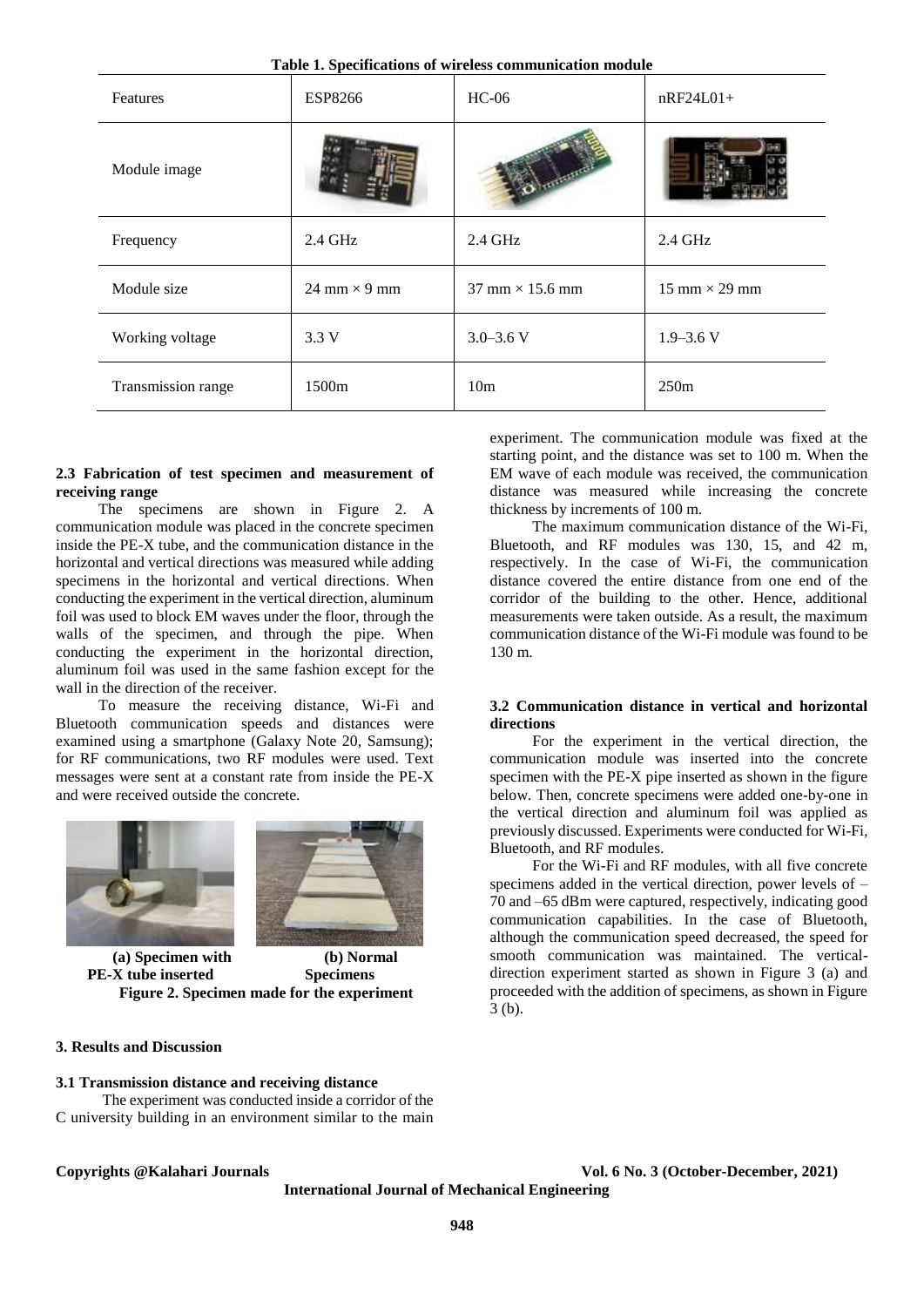

**(a) Experiment in vertical direction (b) Experiment in vertical direction with specimen added Figure 3. Experiment in vertical direction**

In the horizontal direction, as shown in Figure 4, the communication module was inserted into the concrete specimen within the PE-X pipe with the aforementioned aluminum-foil configuration. Then, as shown in Figure 5, the module was placed at the starting point, and the communication status was examined by distance. More specimens were added, as shown in Figure 6.



#### **communications in the horizontal direction**



**Figure 5. Starting point of experiment in the horizontal direction**



**Figure 6. Experiment in horizontal direction**

As shown, specimens were added to increase the thickness of the concrete for additional experiments. The results of the experiment in the horizontal direction are presented in Table 2.

| rigure 4. Wall opening for encening<br>Table 2. Result of experiment in horizontal direction | $(\text{Unit}: \text{m})$ |           |     |
|----------------------------------------------------------------------------------------------|---------------------------|-----------|-----|
| Features                                                                                     | Wi-Fi                     | Bluetooth | RF  |
| General environment                                                                          | 130                       | 15        | 42  |
| One specimen                                                                                 |                           | 3         | 5.5 |
| Two specimens                                                                                | 4                         | 2         | 4.5 |

Regarding the performance of each module in a general environment, the communication distance of the Wi-Fi, Bluetooth, and RF modules was found to be 130, 15, and 42 m, respectively. In the horizontal direction with one specimen of 600 mm  $\times$  200 mm  $\times$  100 mm, the communication distance for Wi-Fi, Bluetooth, and RF was 7, 3, and 5.5 m, respectively. With two additional specimens of 600 mm  $\times$  200 mm  $\times$  50 mm, the communication distance Wi-Fi, Bluetooth, and RF was 4, 2, and 4.5 m, respectively.

### **3.3 Discussion**

This experiment was designed to accumulate basic communication transmission data so that the future smartball

pipe inspection and cleaning robot can be developed. Concrete specimens were fabricated ordinary Portland cement. With Wi-Fi, Bluetooth, and RF modules installed inside a PE-X pipe embedded in concrete, distances reflecting communication permeability for each module were measured based on concrete thickness.

The communication distance of the Wi-Fi, Bluetooth, and RF modules was 130, 15, and 42 m, respectively. In the experiment in the horizontal direction, as a result of conducting the experiment with one specimen of 600 mm  $\times$ 200 mm  $\times$  100 mm, the communication distance for Wi-Fi, Bluetooth, and RF was 7, 3, and 5.5 m, respectively. As a result of adding two specimens of 600 mm  $\times$  200 mm  $\times$  50 mm, the communication distance Wi-Fi, Bluetooth, and RF was 4, 2, and 4.5 m, respectively. In an actual environment, it

**Copyrights @Kalahari Journals Vol. 6 No. 3 (October-December, 2021)**

**International Journal of Mechanical Engineering**